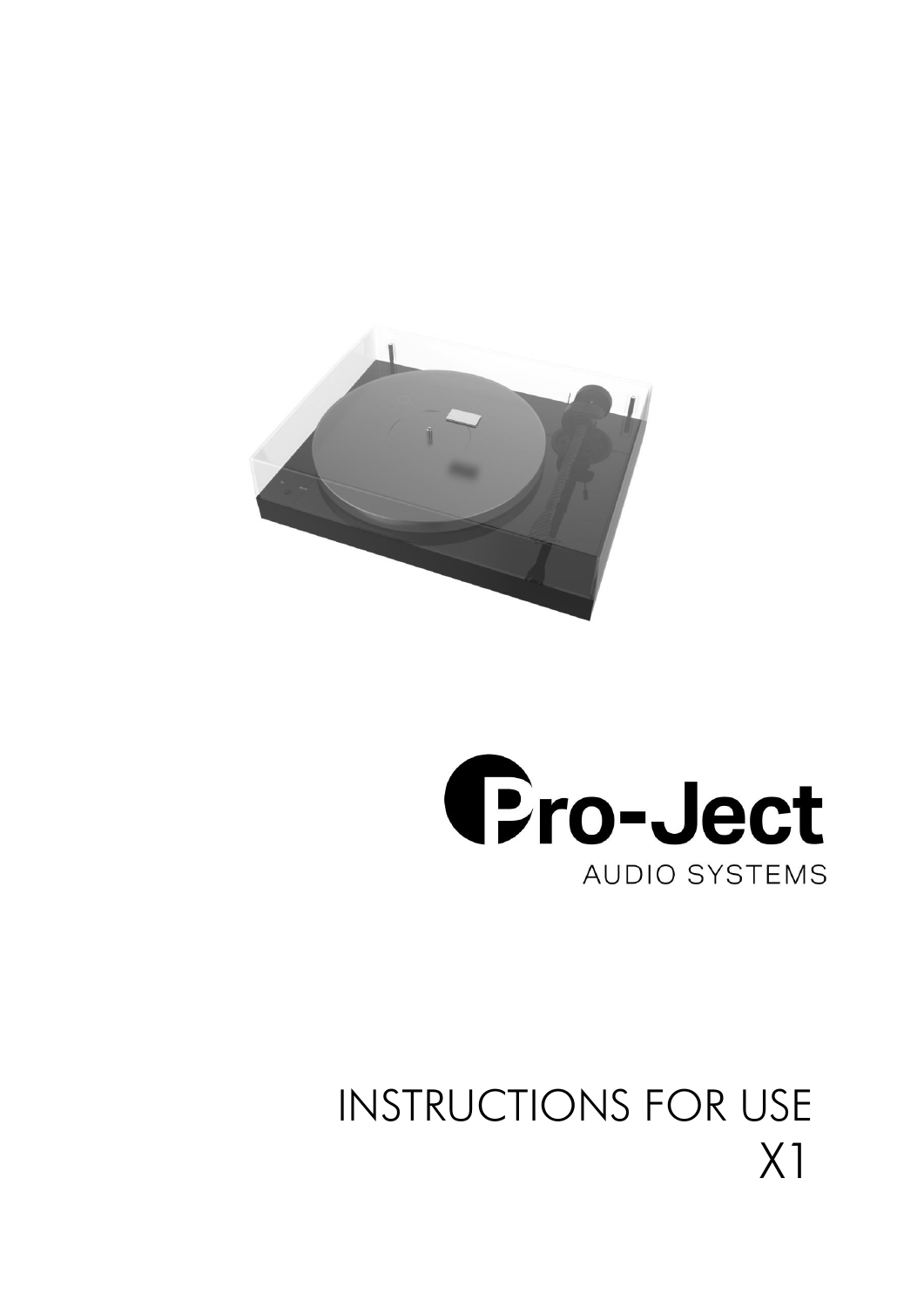



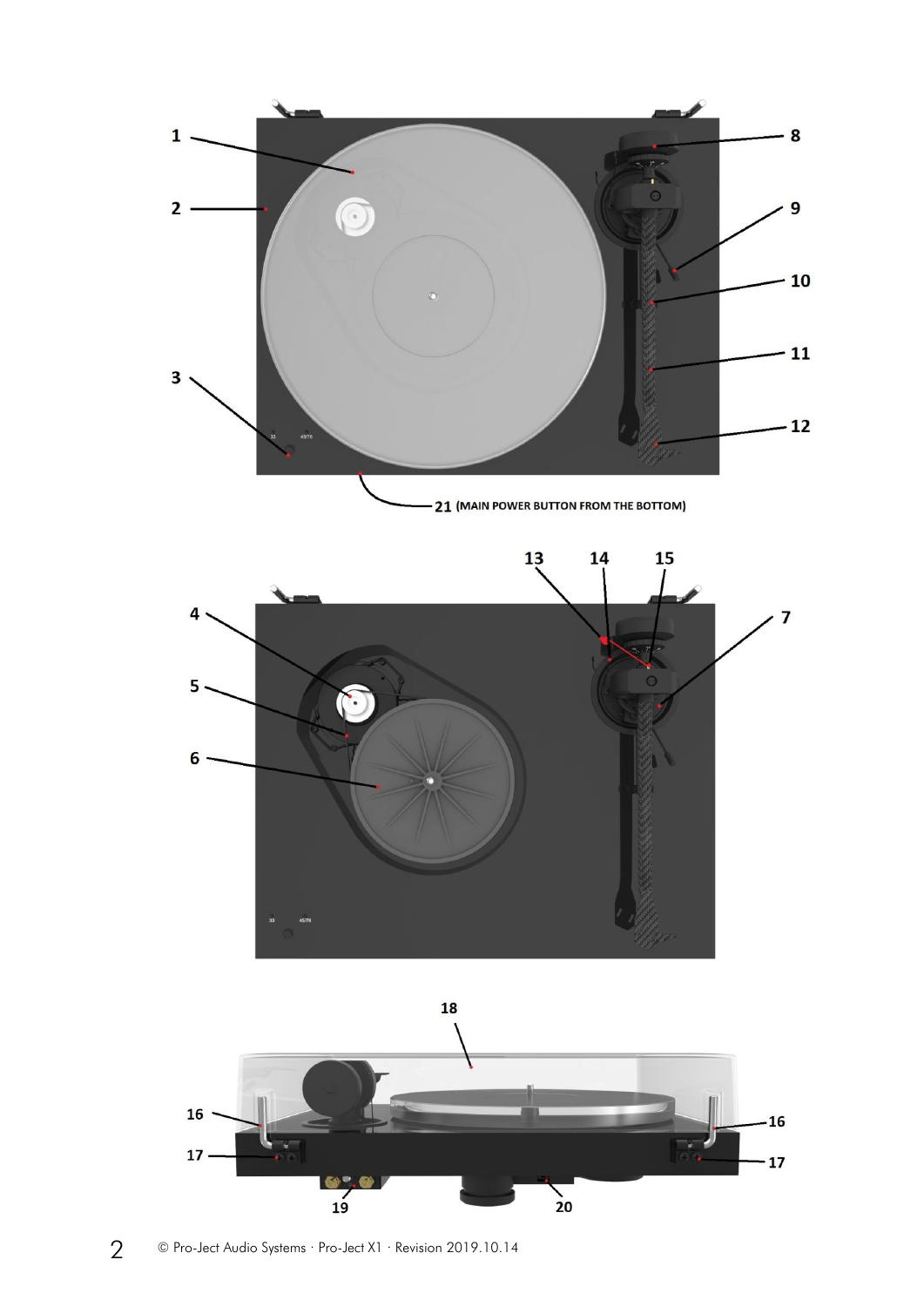

## X1

## Controls, features and connections

- (1) MAIN PLATTER
- (2) CHASSIS
- (3) SPEED CONTROL
- (4) MOTOR WITH MOTOR PULLEY
- (5) DRIVE BELT
- (6) SUB-PLATTER
- (7) TONEARM FLANGE
- (8) TONEARM COUNTERWEIGHT
- (9) TONEARM LIFT
- (10) TONEARM REST AND REMOVABLE TRANSPORT LOCK
- (11) CARBON / ALUMINIUM TONEARM TUBE
- (12) HEADSHELL WITH FINGER LIFT
- (13) ANTI-SKATING WEIGHT WITH THREAD
- (14) ANTI-SKATING WEIGHT SUPPORT
- (15) ANTI-SKATING STUB WITH ANTI-SKATING ADJUSTMENT SCALE
- (16) LID HINGE
- (17) HINGE FASTENERS
- (18) LID
- (19) PHONO OUTPUT SOCKET
- (20) POWER SUPPLY SOCKET
- (21) MAIN POWER BUTTON

## Turntable accessories

- (1) Instruction for use
- (2) Cartridge alignment protractor
- (3) Anti-skating weight
- (4) Allen key 1.5mm
- (5) Allen key 2mm
- (6) Allen key 3mm
- (7) Counterweight no. 46 for cartridges with weight between 7 10g
- (8) Single adaptor
- (9) Connect IT E RCA 1,23m
- (10) Power supply
- (11) 3x Feet (1x packed separately, 2x already pre-mounted)
- (12) Round drive belt for 78 r.p.m.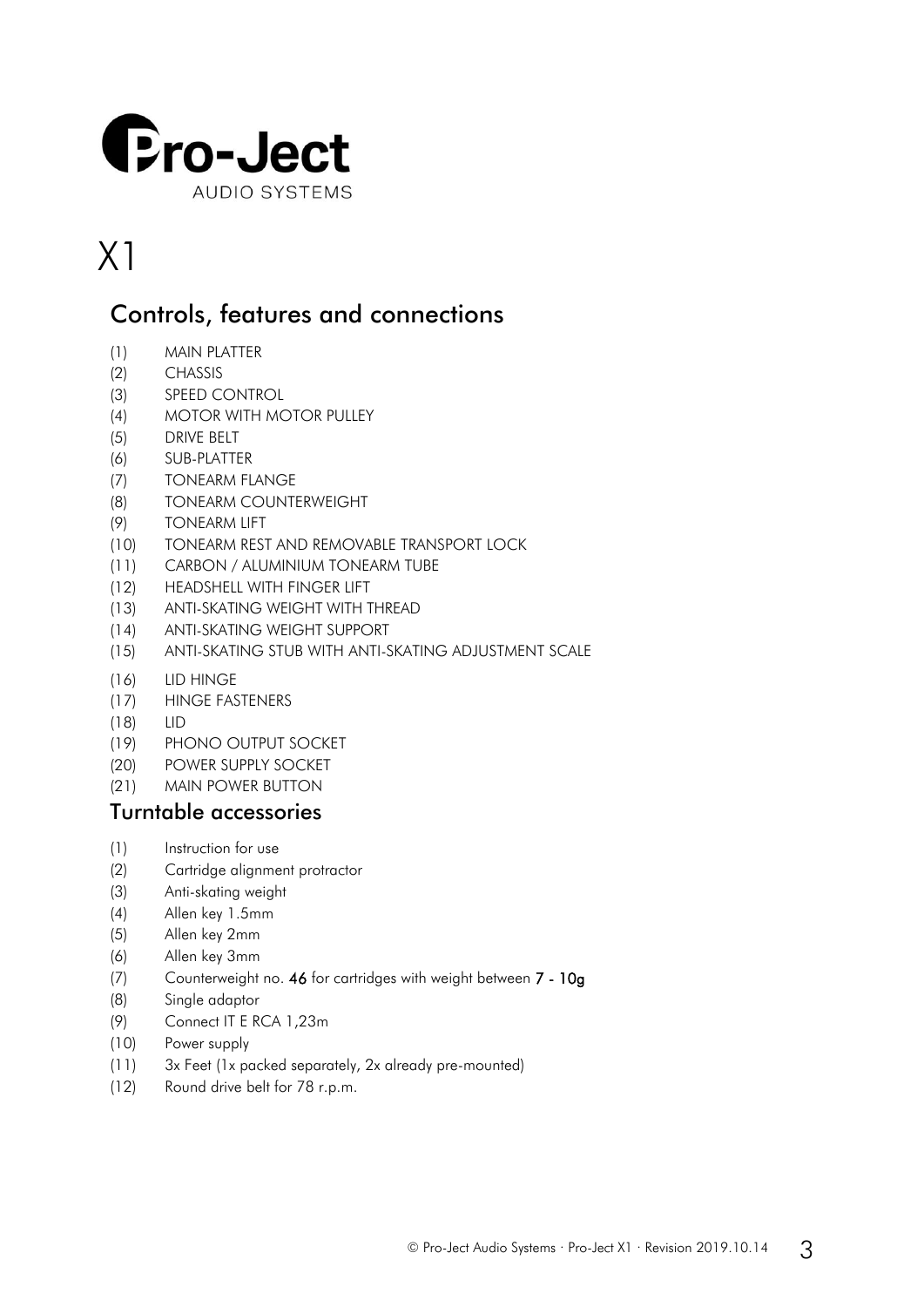#### **CONTENTS**

| TURNTABLE OVERVIEW          | 2.3 |
|-----------------------------|-----|
| <b>ACCESSORIES OVERVIEW</b> |     |

#### SETUP AND INSTALLATION

| $1_{\ldots}$   | PLATTER AND DRIVE BELT ASSEMBLY                 |    | 6   |
|----------------|-------------------------------------------------|----|-----|
|                | 2. MOUNTING AND CONNECTING THE CARTRIDGE        |    | 6   |
| 3              | CARTRIDGE DOWNFORCE ADJUSTMENT                  |    |     |
| 4 <sup>1</sup> | ANTI-SKATING FORCE ADJUSTMENT                   |    | 7   |
|                | 5 CONNECTION TO THE AMPLIFIER                   |    | 7-8 |
| 6              | <b>MAINS POWER CONNECTION</b>                   |    | 8   |
| 7.             | FITTING THE LID                                 |    | 8   |
|                | 8. SWITCHING ON AND OFF                         |    | 8   |
|                | 9. CHANGING REPLAY SPEED                        |    | 8   |
|                | 10. ADJUSTING THE VERTICAL TRACKING ANGLE (VTA) |    | 9   |
|                | 11 ADJUSTING THE AZIMUTH                        |    | 9   |
|                | 12. USEFUL TIPS                                 |    | 9   |
|                | 13 MAINTENANCE AND CLEANING                     | 10 |     |
|                |                                                 |    |     |

| <b>TECHNICAL SPECIFICATIONS</b> | 1 O |
|---------------------------------|-----|
| <b>WARRANTY, SERVICE</b>        |     |
| <b>PACKAGING</b>                | 12  |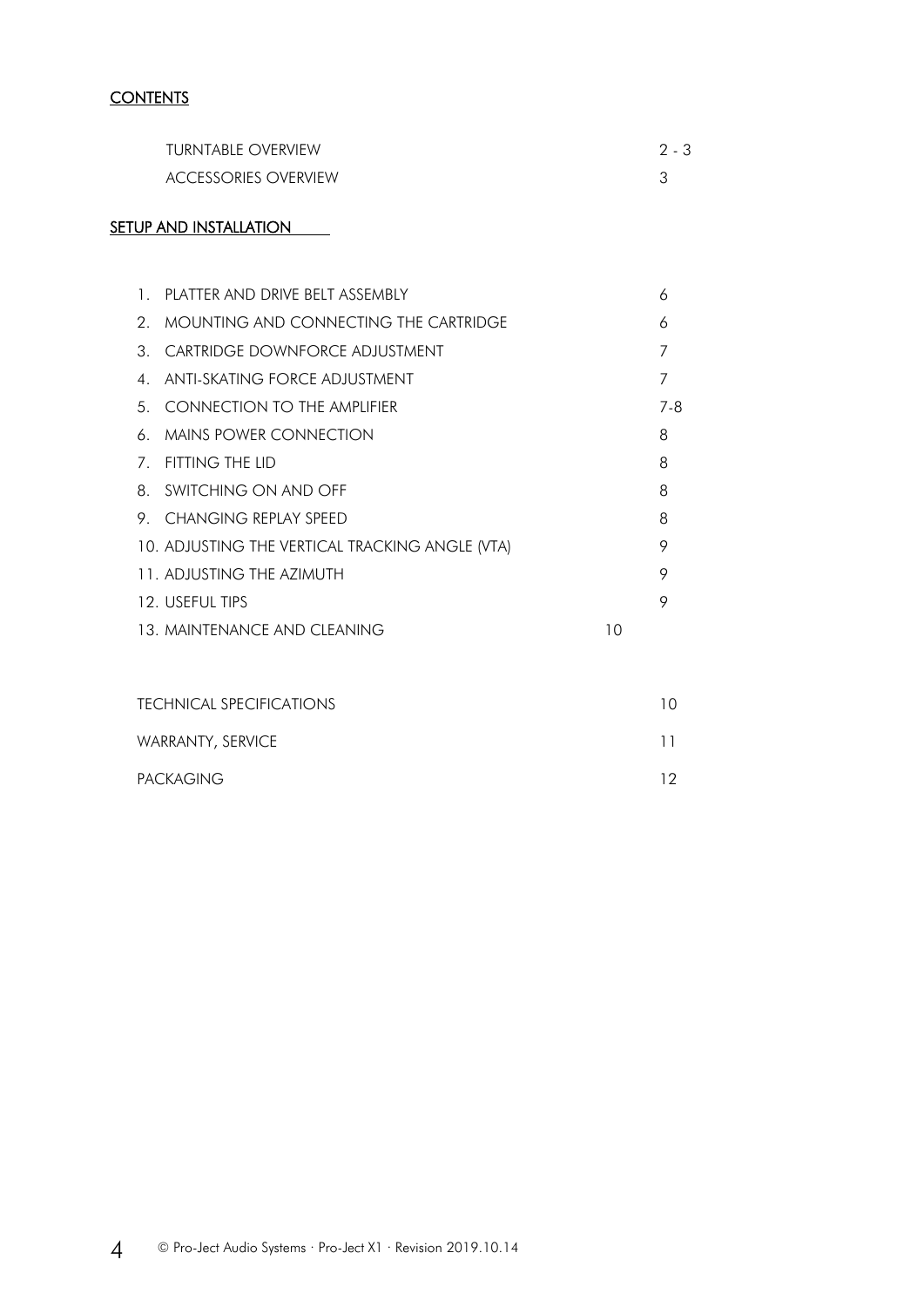Dear music lover,

Thank you for purchasing a Pro-Ject Audio Systems record player.

In order to achieve maximum performance and reliability, please study these instructions carefully.



*Warning of a hazard for the user, the unit or possible misuse*



The following instructions for adjusting the cartridge are provided in case the cartridge is replaced by a different model at a later date.

During assembling and adjustment small parts could be lost if they are not carefully placed in a suitable receptacle. Before starting assembly make yourself acquainted with the parts listed above which are correspondingly numbered in the technical drawings above.

#### **Safety instructions**

*The power supply is used to connect and disconnect the unit from the mains. Make sure that the plug*  is easily accessible at all times. Hold the plug when unplugging the power cord. Never handle the *power cord while your hands are wet or damp.*



*Avoid letting liquids enter the device. Never place any item containing liquid, like a flower vase, on or near the device. Never spill any liquid on the device. Never place any naked flame sources, like lighted candles, on or near the device. The product shall not be used in damp or wet locations, next to a bathtub, sink, swimming pool or any other similar conditions.*

*Keep plastic bags away from children to prevent any risk of suffocation.*

The turntable was shipped partially disassembled in order to avoid damage to sensitive parts. Please check immediately to make sure that neither the packaging nor the device was damaged in transit.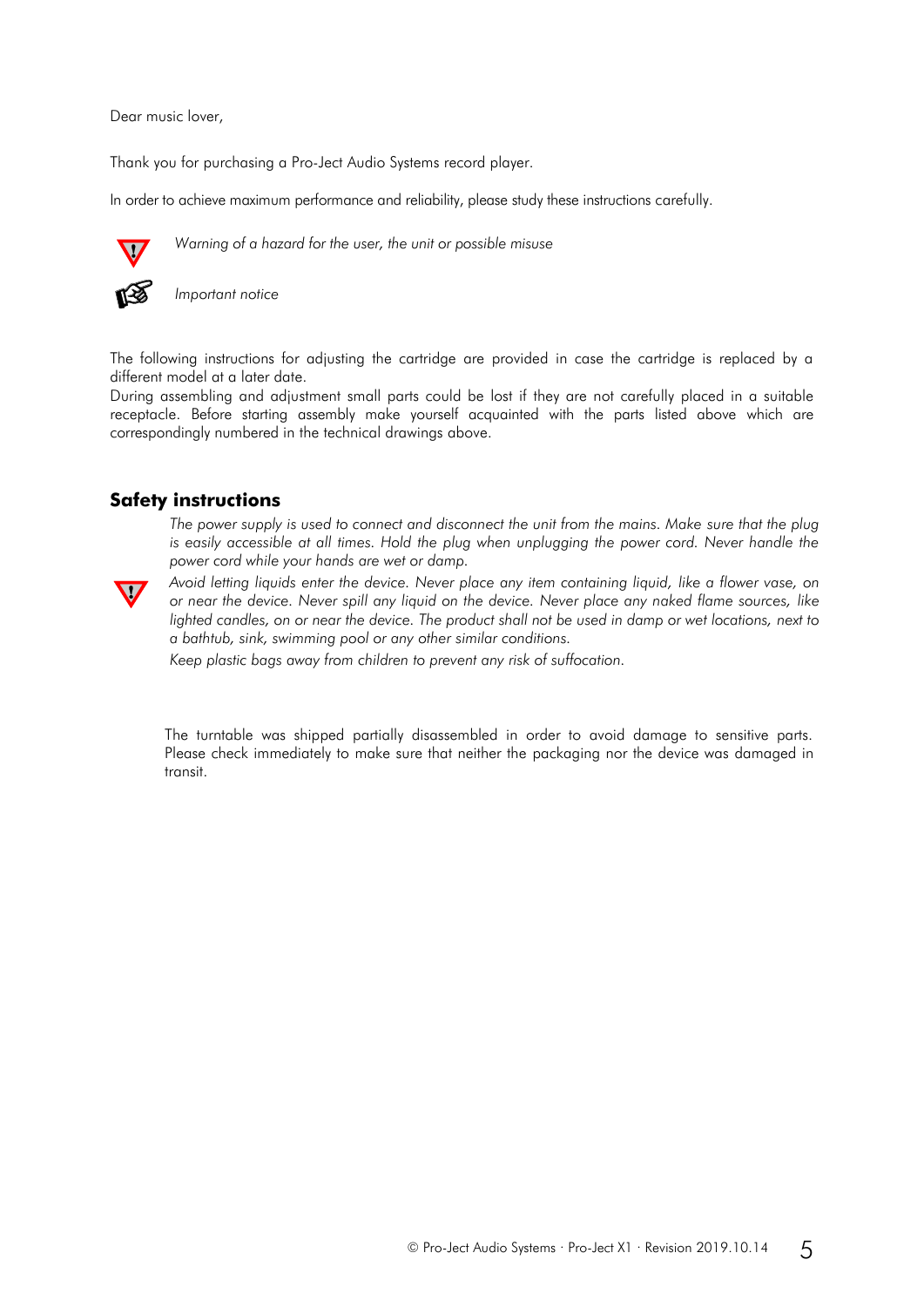#### **SETUP AND INSTALLATION**

#### **1. PLATTER AND DRIVE BELT ASSEMBLY**

Install the drive belt (5) and the main platter (1) as shown in following ilustration.



### **2. MOUNTING AND CONNECTING THE CARTRIDGE**

All cartridges with half inch mounting holes can be mounted. Leave the needle's protection cover on, fit the cartridge to the headshell by using the supplied screws by passing one screw through each slot in the headshell (12). Do not tighten the nuts yet.

Connect the tonearm wires with the cartridge pins as follows:

| white | left channel positive $(L+)$  |
|-------|-------------------------------|
| red   | right channel positive $(R+)$ |
| green | right channel return (R-)     |
| blue  | left channel return (L-)      |
|       |                               |

The full sound quality of the record player can only be achieved if the cartridge is adjusted correctly. Particular tools like the Pro-Ject Audio Systems alignment tool are required to accomplish this job properly. If you are not well acquainted with the adjustment of cartridges, please call for the willing help of your Pro-Ject Audio Systems dealer.



*Please note: adjusting a cartridge and tonearm calls for the greatest care in order to avoid damaging the cartridge or tonearm bearings. Ask your local dealer for help if you are unsure in any of the necessary steps and precautions which must be taken.*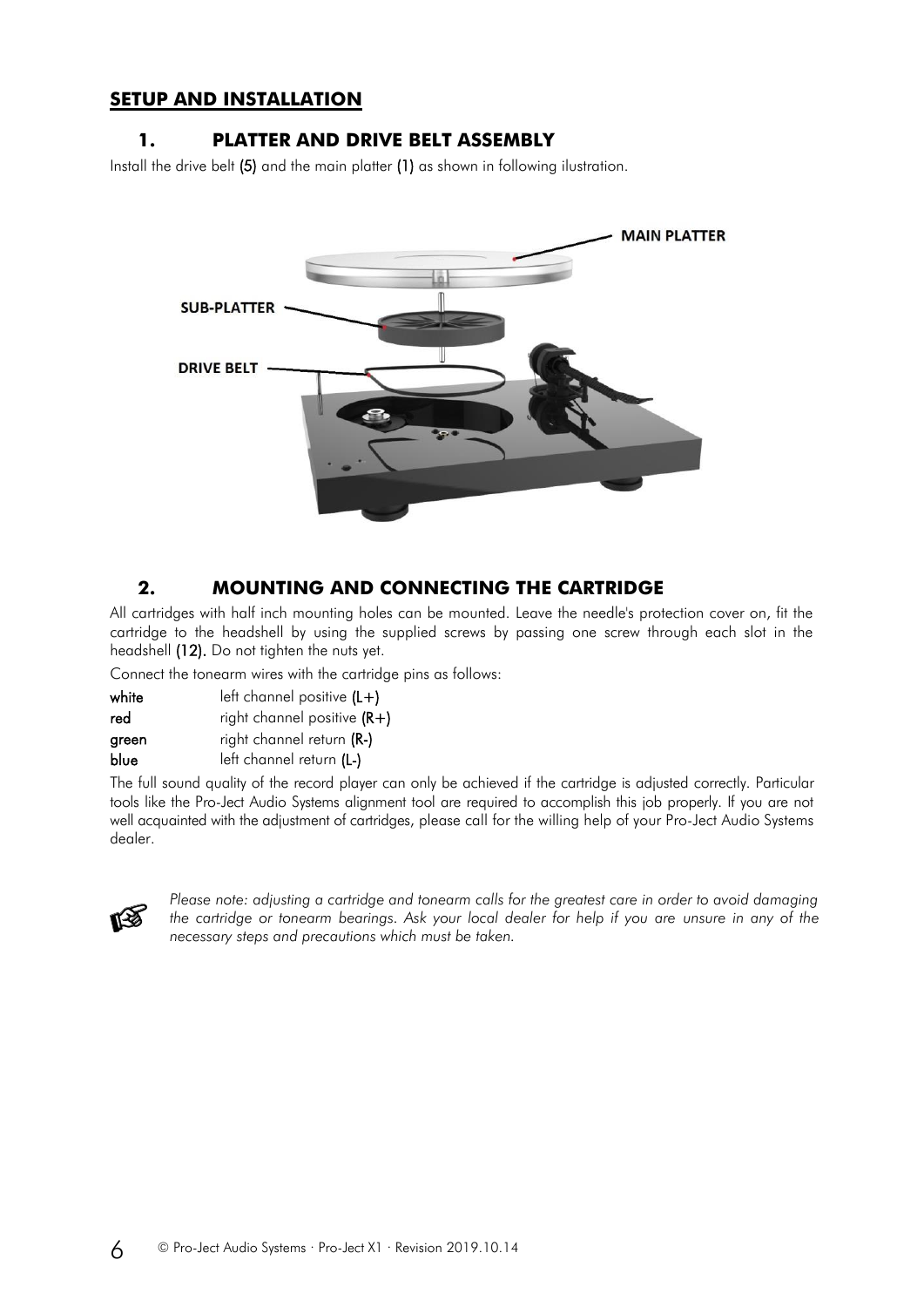## **3. CARTRIDGE DOWNFORCE ADJUSTMENT**

The counterweight (8) supplied is suitable for cartridges weighing between 7 - 10g (counterweight no. 46). Adjust the downforce prior to setting the anti-skating force.

Place counterweight (8) halfway along the counterweight support rod at rear of arm, so that the downforce scale shows towards the front of the player. Lower the armlift and position the cartridge in the space between arm rest and platter. Carefully rotate the counterweight (8) until the armtube balances out. The arm should return to the balanced position if it is moved up or down. This adjustment must be done carefully. Do not forget to remove the cartridge protection cap if fitted.

Once the arm is correctly balanced return it to the rest. Hold the counterweight (8) without moving it, and gently revolve the downforce scale ring until the zero is in line with the anti-skating prong. Check whether the arm still balances out.

Rotate the counterweight counter clockwise (seen from the front) to adjust the downforce according to the cartridge manufacturer's recommendations. One mark on the scale represents 1 mN (= 0.1g / 0.1 Pond) of downforce.



*The recommended downforce for the factory fitted cartridge is* 18mN*.*

### **4. ANTI-SKATING FORCE ADJUSTMENT**

Put the anti-skating thread hook over the anti-skating adjustment scale. The anti-skating force must be adjusted corresponding to the downforce as follows:



#### **5. CONNECTION TO THE AMPLIFIER**

The record player has gold plated female RCA phono sockets (19) so you can substitute the interconnect cables supplied with higher quality cables such as the Pro-Ject Connect IT Si interconnect cables for connection to the amplifier if you wish. Use the Phono input (sometimes labelled gram, disc or RIAA) on your amplifier.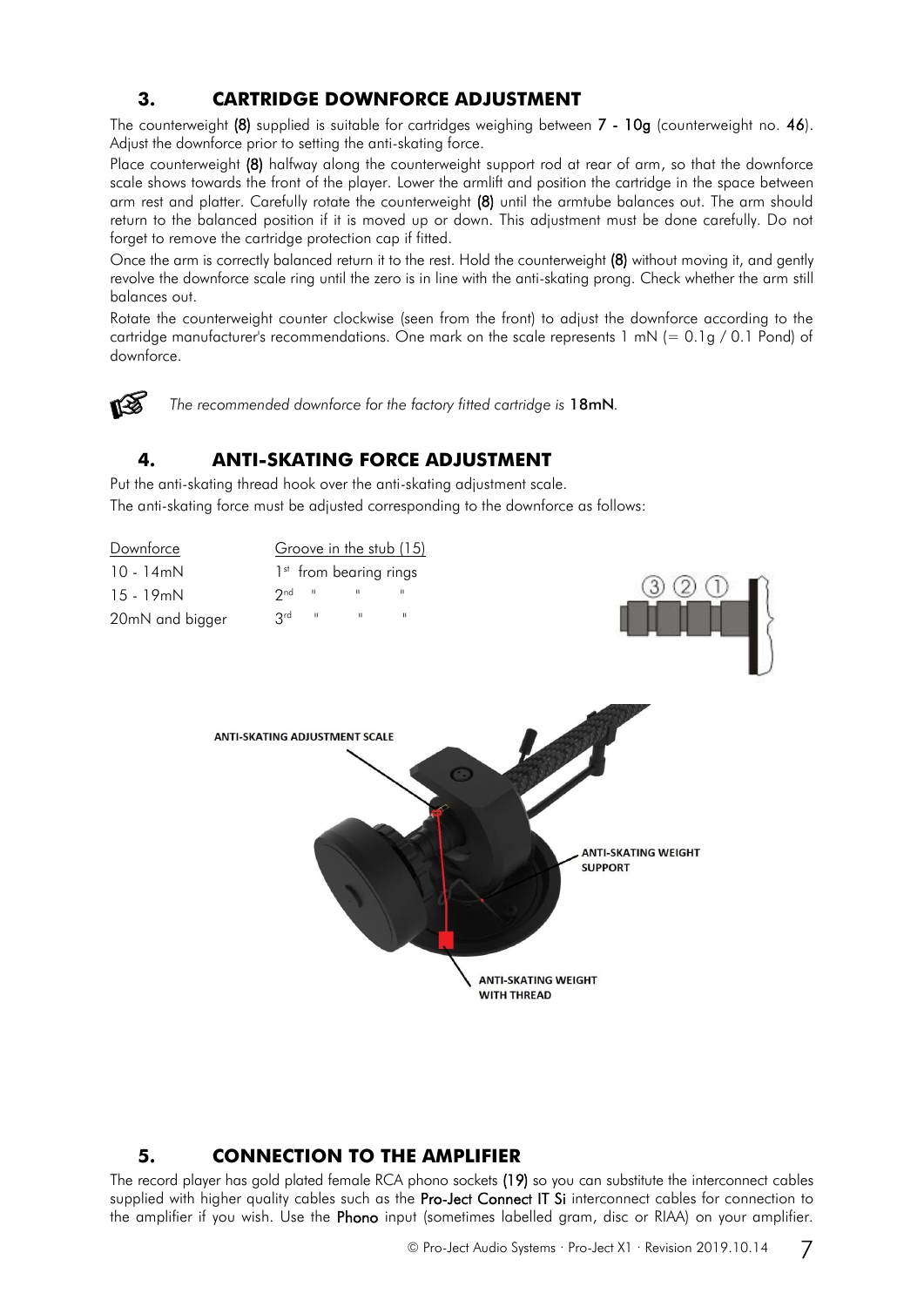Make sure that the phono input offers correct matching and amplification for the type of cartridge used. Line inputs (like CD, Tuner, Tape or Video) are not suitable.

Take care about connecting the left and right channel correctly. The RIGHT CHANNEL is usually marked RED, the LEFT CHANNEL BLACK or WHITE. Check the manual of your amplifier for relevant information. An earthing wire may be connected to the screw terminal between the sockets if you encounter humming problems.

If your amplifier does not have an input suitable for phono cartridges, a separate phono amplifier stage for MM or MC cartridges is required. It has to be connected between record player and a free line level input of the amplifier.



For detailed product information regarding Pro-Ject Audio Systems interconnect cables and phono amplifiers please visit our website: [www.project-audio.com](http://www.project-audio.com/)

## **6. MAINS POWER CONNECTION**

The turntable is supplied with a power supply suitable for your country's mains supply. Check the label before connecting to ensure compliance with the mains rating in your house.



*Connect the low voltage plug from the power supply to the socket (20) on the rear of the record player before connecting the power supply to the mains*.

## **7. FITTING THE LID**

Fit the lid (dust cover 18) carefully over the hinge prongs and adjust the screws (17) until the lid stays open where you want it to without being too stiff to open or close.

#### **8. SWITCHING ON AND OFF**

Press the main power button (21) to start the turntable.

#### **9. CHANGING REPLAY SPEED**

To play records at 33 r.p.m. press the speed control button (3). Pressing the speed control button one more time selects 45 r.p.m.. The selected speed is shown respectively by the flashing LED. When the platter has attained full speed, the LEDs stop flashing.

To be able to play 78 r.p.m. the flat drive belt has to be removed and the round drive belt has to be fitted around the sub-platter (6) and the larger diameter part of the motor pulley (4). To do so the main platter (1) has to be removed.

After the round drive belt has been fitted, pressing the speed control button two times selects 78 r.p.m.. When full speed is attained the LED 45 stops flashing.

#### **10. ADJUSTING THE VERTICAL TRACKING ANGLE (VTA)**

Put a record on the platter. When the needle is lowered into the record groove and the tonearm is not resting on the lift arm, the tube of the tonearm should be parallel to the surface of the record.

If it is not, loosen both hexagon screws in the tonearm base just enough to allow vertical movement of the arm pillar without force and slide the arm up or down until it is parallel.

Retighten the hexagon screws without applying excessive force (which would deform the arm pillar) – finger tight is quite sufficient.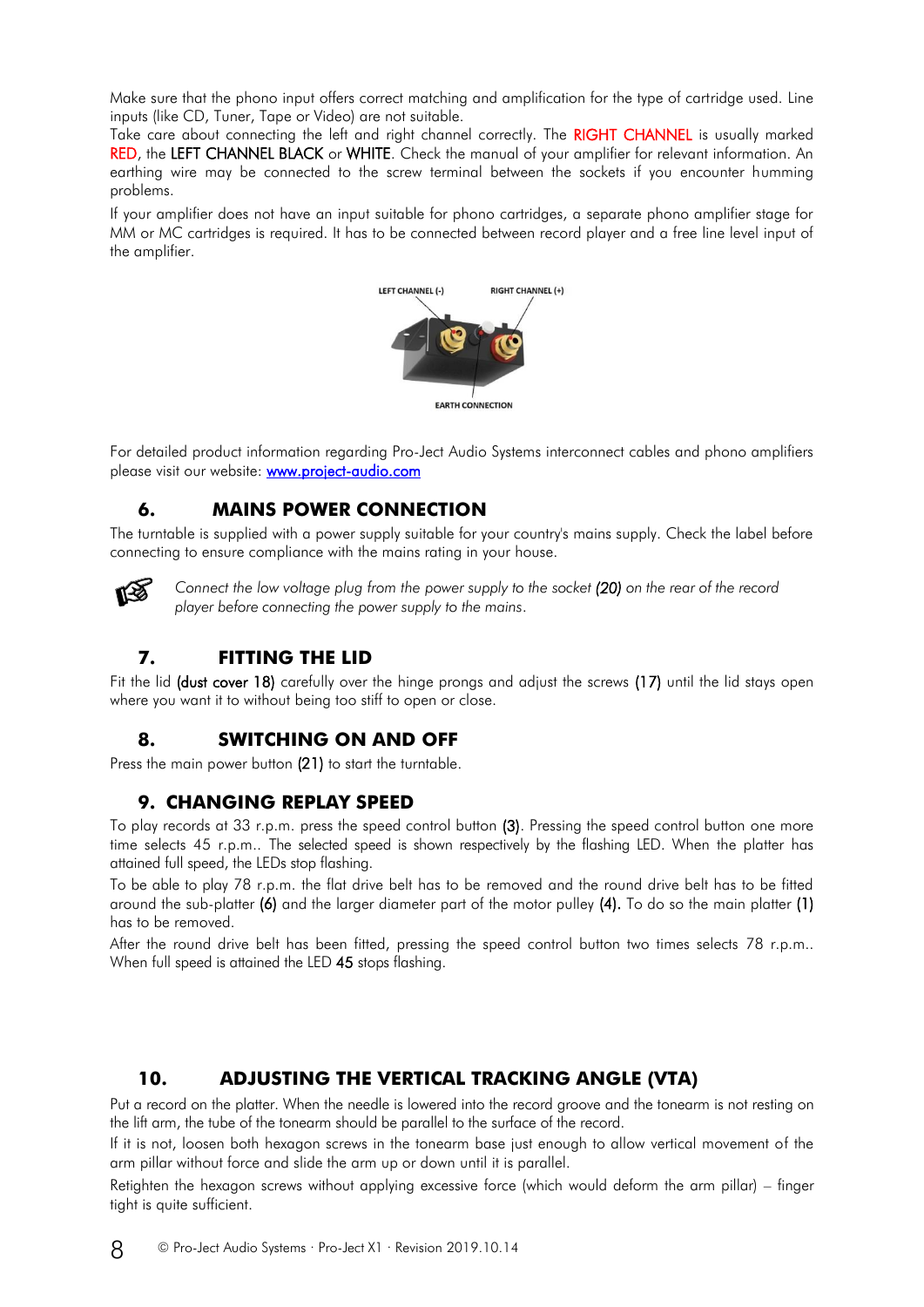

### **11. ADJUSTING THE AZIMUTH**

The cartridge needle must be vertical in the record groove in order to trace the groove wall modulations correctly.

A small screw at the bearing end of the arm allows incorrect azimuth to be corrected.

Slacken off the screw just enough to be able to revolve the arm tube without applying force. Note! Do not remove this screw completely!



## **12. USEFUL TIPS**

The lid is not only a dust cover but also a resonant structure likely to be excited by and to pass into the plinth the acoustic energy emanating from your loudspeakers during replay. Therefore it is recommended to remove the lid for achieving a better sound quality. The record player should be positioned on a lowresonance surface, like wood or multiple layer ply board to avoid structural vibrations disturbing replay.

## **13. MAINTENANCE AND CLEANING**

Your record player requires little or no regular maintenance. Remove dust with a slightly moistened antistatic cloth. Never use a dry cloth because this will create static electricity which attracts even more dust! Antistatic cleaning fluids are available at specialized stores but must be applied sparingly to avoid damage to rubber parts. It is recommended to fit the needle cover before cleaning or maintenance to avoid damage. If the player is not used over a long period of time, the drive belt should be removed to prevent unequal stretching.



*Always disconnect the record player from the mains power supply as a precaution before maintenance!*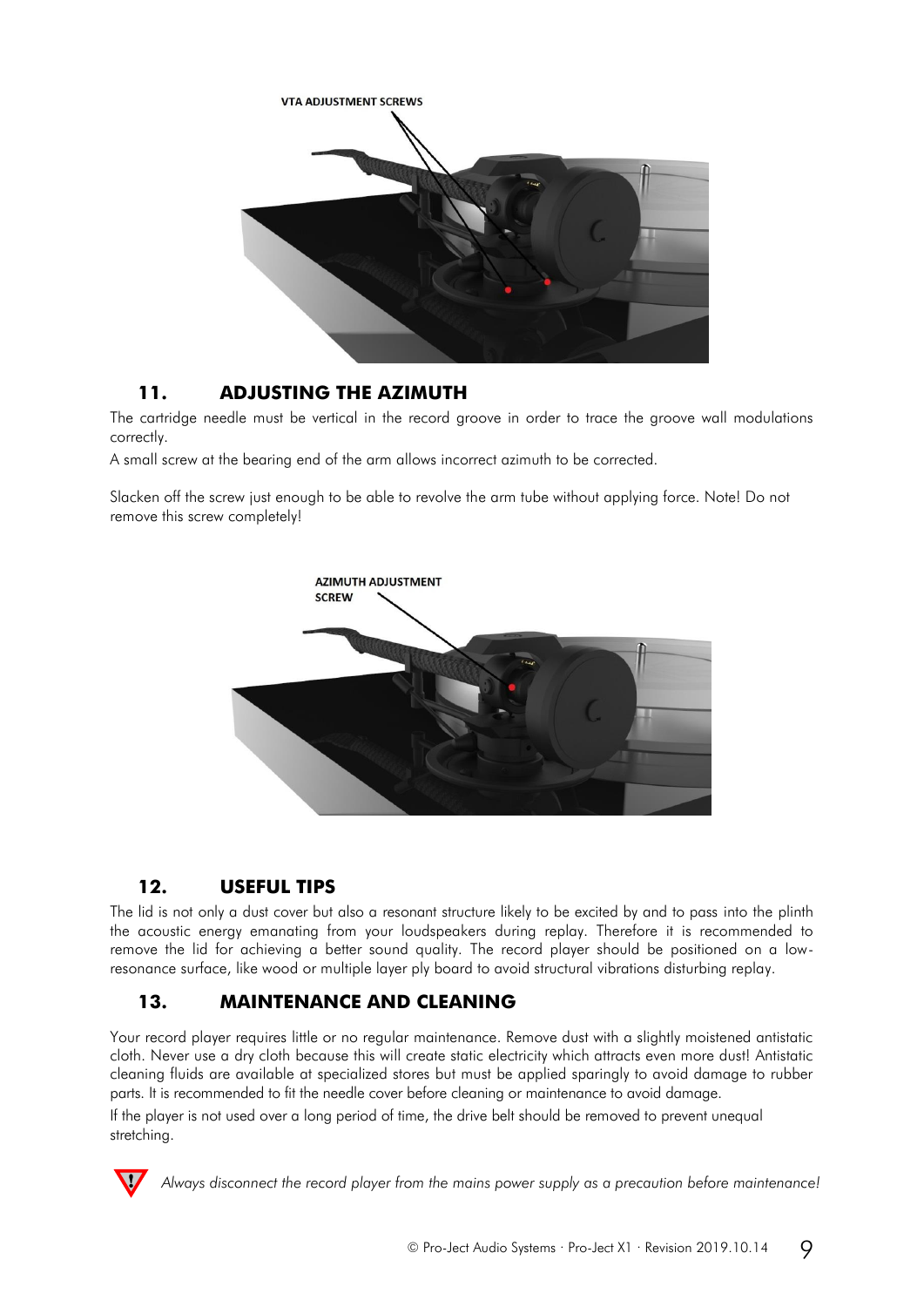#### **TECHNICAL SPECIFICATIONS**

#### X1

#### Pro-Ject 8.6'' Carbon/Alu sandwich tonearm

| Nominal speeds                       | 33/45/78 r.p.m.                                      |
|--------------------------------------|------------------------------------------------------|
| Speed variance                       | $33: \pm 0.30\%$ 45: $\pm 0.25\%$                    |
| Wow and flutter                      | $33: \pm 0.15\%$ 45: $\pm 0.13\%$                    |
| Signal to noise                      | -68dB                                                |
| Effective tonearm mass               | 10g                                                  |
| Effective tonearm length             | $8.6$ " (218.5mm)                                    |
| Overhang                             | 18mm                                                 |
| Power consumption                    | 5W/0.3W standby mode                                 |
| Outboard power supply                | 15V/0.8 A DC, universal power supply                 |
| Dimensions ( $W \times H \times D$ ) | 415 x 130 x 335mm, dust cover open 415 x 380 x 400mm |
| Weight                               | 7 kg                                                 |

#### Technical specifications MM-Cartridge Pro-Ject Pick IT S2 MM

| 20-20.000Hz                             |
|-----------------------------------------|
| 23dB/1kHz                               |
| 7mV                                     |
| 47kohms/amplifier connection - MM-input |
| $20\mu m/mN$ – elliptical               |
| 18mN                                    |
| 7,2g                                    |
|                                         |

#### Potential incorrect use and fault conditions

Pro-Ject turntables are manufactured to the highest standards and undergo strict quality controls before leaving the factory. Faults that may possibly occur are not necessarily due to material or production faults but can sometimes be caused by incorrect use or unfortunate circumstances. Therefore the following list of common fault symptoms is included.

#### The platter doesn't turn although the unit is switched on:

The unit is not connected to the mains power supply. No mains at the socket. Drive belt is not fitted or has slipped off.

#### No signal through one or other channel or both channels:

No signal contact from the cartridge to the internal tonearm wiring or from that to the arm lead or from that to the phono box or between that and the amplifier. This could be due to a faulty plug, broken wire or solder joint or simply loose plug/socket connection. Phono input not selected at amplifier. Amplifier is not switched on. Amplifier or speakers are defective or muted. No connection to the loudspeakers.

#### Strong hum on phono input:

No earth connection from cartridge or arm or arm cable to amplifier, or earth loop.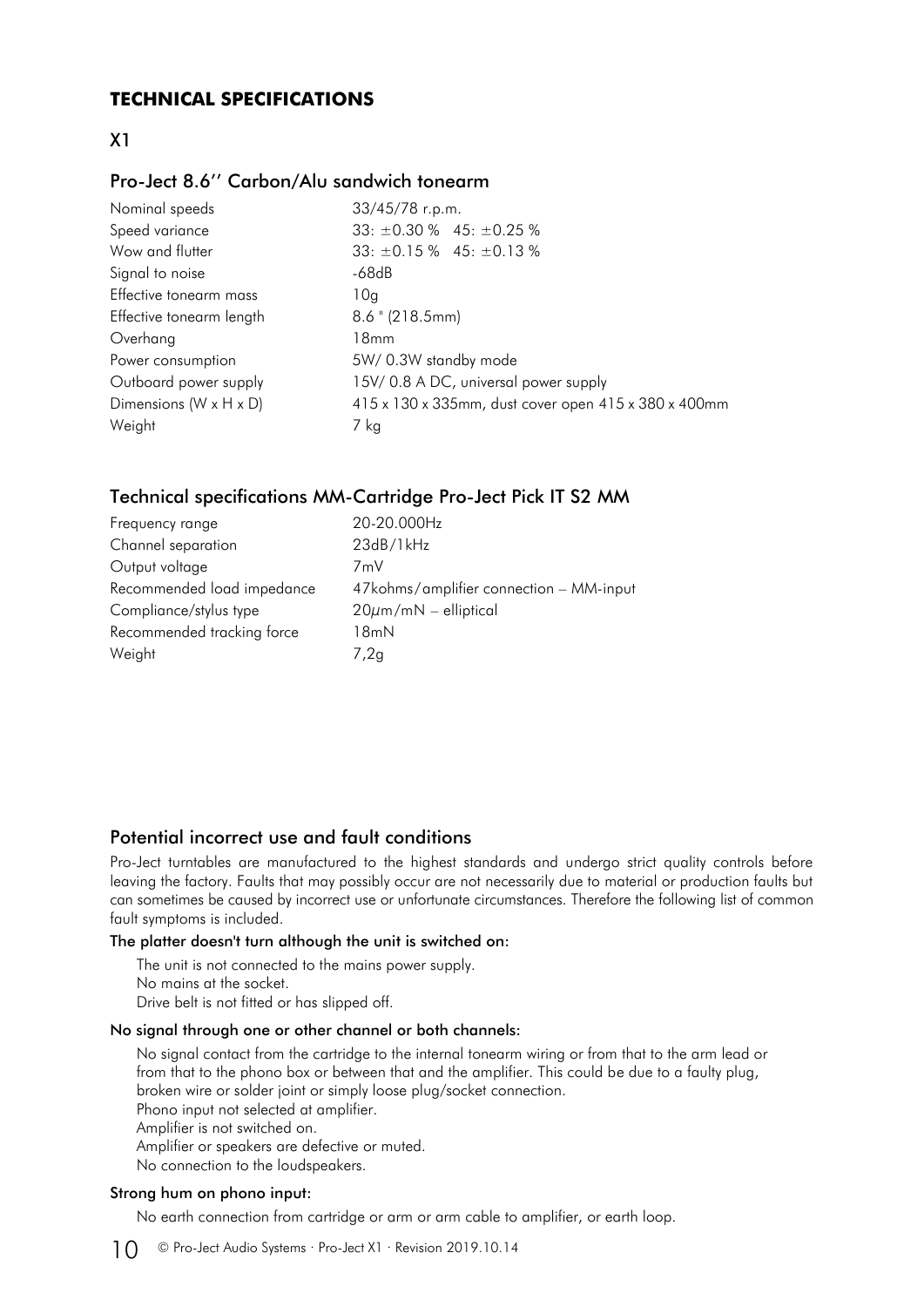#### Distorted or inconsistent sound from one or both channels:

Record player is connected to wrong input of amplifier, or MM/MC switch incorrectly set. Needle or cantilever damaged.

Wrong r.p.m., drive belt overstretched or dirty, platter bearing without oil, dirty or damaged.

#### **Service**

Should you encounter a problem which you are not able to alleviate or identify despite the above information, please contact your dealer for further advice. Only when the problem cannot be resolved there should the unit be sent to the responsible distributor in your country.

Guarantee repairs will only be affected if the unit is returned correctly packaged. For this reason we recommend keeping the original packaging.

Never return a record player without making sure that is it safely disassembled and correctly packaged in the original packaging according to the diagrams on the last page of this user guide. Please remove these parts and pack them separately: lid, counterweight, anti-skating weight, platter and belt. Fit the cartridge protection cap. Attach the transport lock for the tonearm prior to carefully packaging the record player.

#### **Warranty**



*The manufacturer accepts no responsibility for damage caused by not adhering to these instructions for use and/or by transportation without the original packaging. Modification or change to any part of the product by unauthorized persons, release the manufacturer from any liability over and above the lawful rights of the customer.*

Pro-Ject Audio Systems is a Registered Trademark of H. Lichtenegger.

This guide was produced by: Pro-Ject Audio Systems Copyright © 2019. All rights reserved.

The information was correct at the time of going to press. The manufacturer reserves the right to make changes to the technical specification without prior notice as deemed necessary to uphold the ongoing process of technical development.